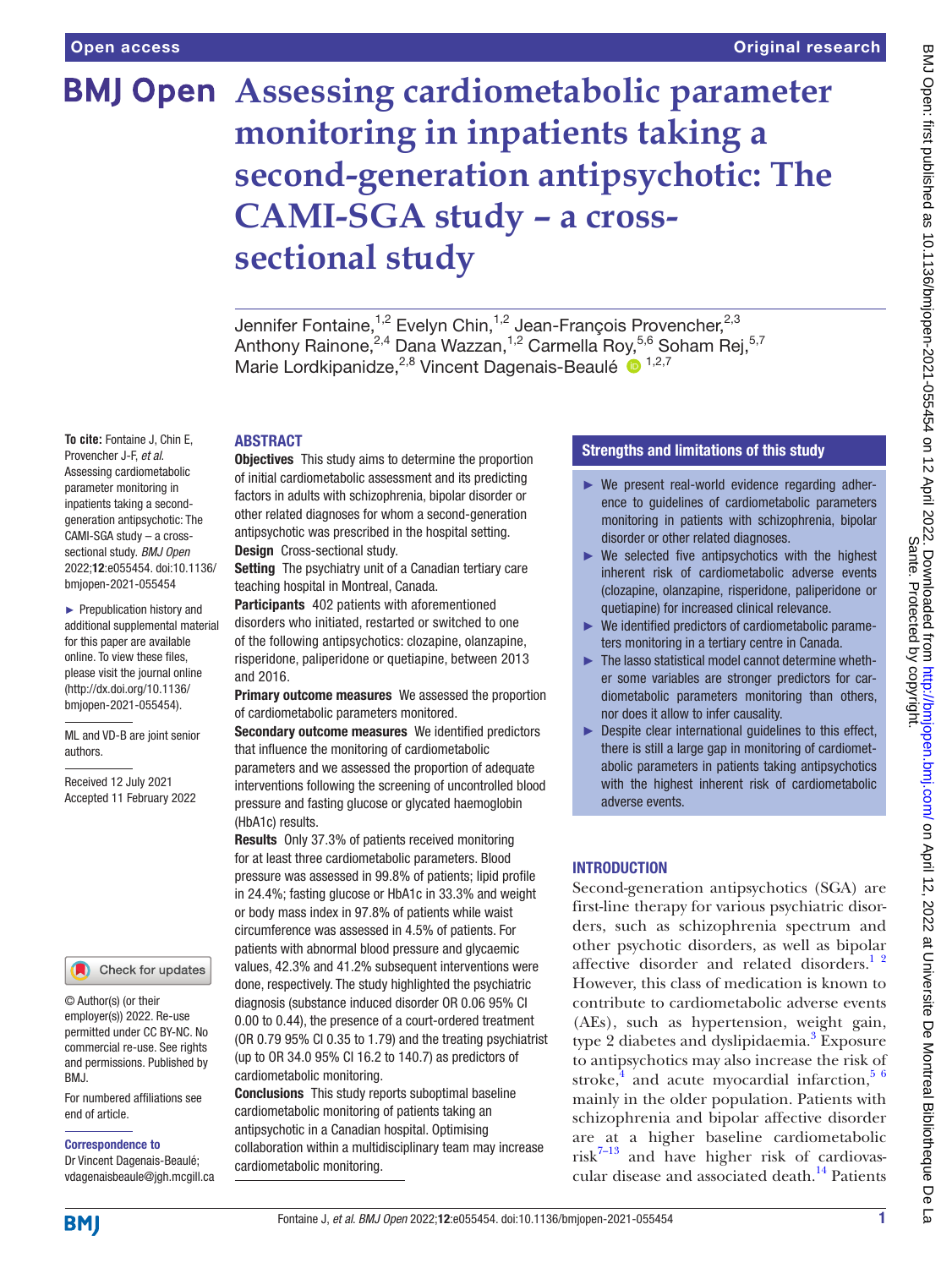having both diabetes and serious mental illness are at increased mortality by  $3-4$  fold.<sup>15</sup> Long-term use of SGA in individuals with serious mental illness further increases the risk of cardiovascular events, including an increased risk of developing diabetes by about threefold. $16-18$ Although SGA are known to cause cardiometabolic AE, they have been demonstrated to decrease overall mortality in patients with schizophrenia, including from cardiovascular causes.[19](#page-6-8) The use of antipsychotic polypharmacy among patients with schizophrenia<sup>20</sup> and bipolar disorder $^{21}$  $^{21}$  $^{21}$  is common, although the impact of polypharmacy on cardiometabolic AEs remains unclear.<sup>22</sup> The increased baseline cardiometabolic risk combined with the cardiometabolic AE of SGA emphasises the importance of cardiometabolic parameter monitoring (CMPM) in these patients.

Although there are specific guidelines that recommend CMPM when initiating a SGA, it is not routinely done in practice. $2^{324}$  A meta-analysis assessed the guideline adherence for inpatients and outpatients treated with antipsychotics and found that blood pressure, triglycerides, cholesterol, plasma glucose and weight were measured in 69.8%, 59.9%, 41.5%, 44.3% and 47.9%, respectively.<sup>[25](#page-6-13)</sup> To our knowledge, no study has been published on the baseline CMPM in a Canadian inpatient setting and this study aims to fill this gap.

The primary aim of this study was to measure adherence to practice guidelines for CMPM in adult inpatients with schizophrenia or bipolar disorder who are initiating, restarting, or switching to a SGA during their hospitalisation in a tertiary psychiatric care centre. The secondary objectives were to identify predictors of CMPM and to assess the frequency of adequate interventions following the screening of an abnormal value.

#### **METHODS**

#### Patient and public involvement

No patient nor public were involved in the design, conduct, choice of outcome or recruitment to the study.

#### Population

This study was conducted at the Jewish General Hospital, a Canadian tertiary care teaching hospital that serves a multiethnic community in Montreal, Canada. To be included, patients had to be 18 years and older; hospitalised in the psychiatry unit; with a diagnosis of schizophrenia spectrum and other psychotic disorders or bipolar affective disorder and related disorders. The included diagnoses were selected due to greater inherent cardiometabolic risk in this population<sup> $7-13$ </sup> [\(online supple](https://dx.doi.org/10.1136/bmjopen-2021-055454)[mental table S1\)](https://dx.doi.org/10.1136/bmjopen-2021-055454).

At the time of inclusion, patients needed to be initiating, restarting or switching to one of the following SGA: clozapine, olanzapine, quetiapine, risperidone or paliperidone, with a follow-up period within the time frame of 9 March 2013 to 1 January 2017. A schematic representation of the study period is shown in [online supplemental](https://dx.doi.org/10.1136/bmjopen-2021-055454)

[figure S1.](https://dx.doi.org/10.1136/bmjopen-2021-055454) The five SGA mentioned above will be referred to as study SGA.

#### **Design**

In an observational cross-sectional design, we used the pharmacy dispensing software (GesPharx 8, CGSI TI, Quebec City, Quebec, Canada) to identify patients hospitalised in the psychiatry unit of the Jewish General Hospital, and who received a study SGA during the predefined time frame. Patients were randomly selected in blocks throughout the study period. If a patient was hospitalised more than once during the study time frame, a single randomly selected admissible hospitalisation was included.

Studies show that there is generally a greater cardiometabolic risk associated to some SGA compared with most first-generation antipsychotics. In particular, almost all studies put clozapine and olanzapine as the highest cardiometabolic AE, followed by quetiapine. $26-30$  Indeed, metabolic syndrome is considered one of the potentially most life threatening common AE of clozapine. $31$ Depending of the studies, risperidone and paliperidone are next in line for cardiometabolic risk,[26–28](#page-6-14) while current data suggest minimal increased risk for cholesterol and glucose disturbances for the newer generation, including aripiprazole, lurasidone, ziprasidone, brexpiprazole and cariprazine. However, there are some signal that even those new antipsychotics could cause weight gain and triglycerides increase. $32$  Therefore, even though the guidelines recommend to measure baseline CMPM with all antipsychotics, to increase external validity and clinical relevance, first generation antipsychotics, aripiprazole, lurasidone, ziprasidone, brexpiprazole and cariprazine were excluded as they were deemed at less metabolic risk as per national guidelines $24$  and recent network metaanalysis, $32$  and the two latter were unavailable on the Canadian market during the study time frame. We can also note some emerging data seem to put some doubts on strength of this broad affirmation. $33$  However, in clinical practice, it is recommended to adhere to these guidelines for all antipsychotics.

All doses of study SGA were included in the study because cardiometabolic AE do not appear to be dosedependent. $34$  The study SGA had to be prescribed for chronic use, defined as a duration of at least 7 days. Risperidone and paliperidone were considered to be equivalent, not requiring new baseline CMPM, as paliperidone is the active metabolite of risperidone.<sup>35</sup>

#### **Outcomes**

The primary objective of this study was to assess the proportion at which the recommended cardiometabolic parameters were monitored. Monitoring parameters of blood pressure, lipid profile, fasting glucose or glycated haemoglobin (HbA1c), weight or body mass index (BMI), and waist circumference had to be ordered, measured or charted within the follow-up period of 4 weeks prior to or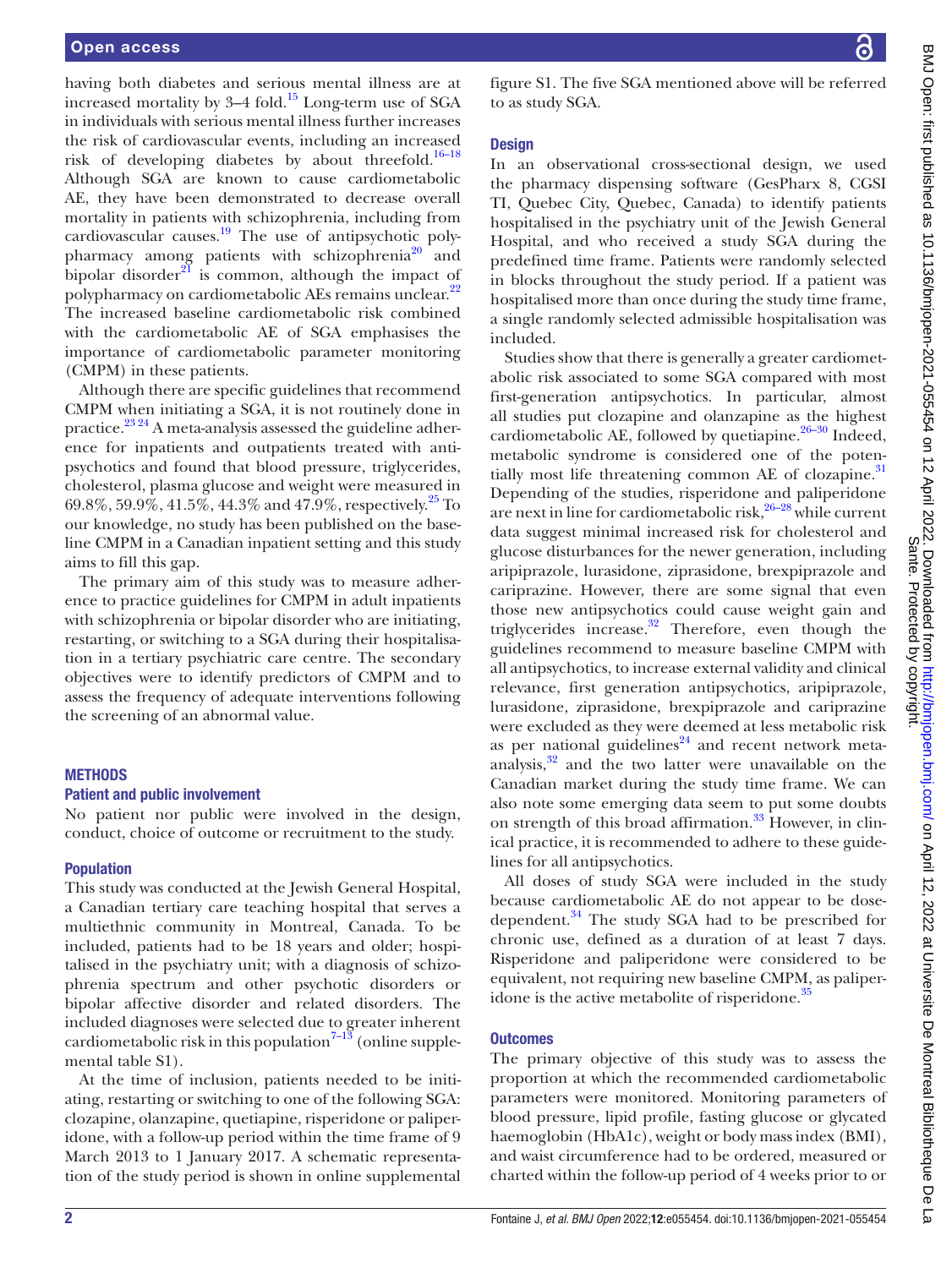4 weeks following the index date [\(online supplemental](https://dx.doi.org/10.1136/bmjopen-2021-055454) [figure S1](https://dx.doi.org/10.1136/bmjopen-2021-055454)).

Secondary objectives consisted of identifying predictors that influence the monitoring proportion of cardiometabolic parameters and assessing the proportion of adequate intervention following the screening of uncontrolled blood pressure and fasting glucose or HbA1c results. Blood pressure and fasting glucose or HbA1c results were considered abnormal as per the definitions published in Canadian Hypertension guidelines (three values of blood pressure ≥140/90 mm Hg or one value of ≥180/110 mm Hg over the follow-up period) and Canadian Diabetes guidelines (fasting glucose  $\geq 7.0$  mmol/L or HbA1c  $\geq 6.5\%$ ), respectively.<sup>2436</sup> An adequate intervention following an abnormal result was considered to be any of the following: an initiation of treatment or a change in treatment for hypertension and/or diabetes, a consultation, or a referral for a subsequent follow-up in any outpatient clinic regarding the issue.

#### Sample size

Based on the results from a meta-analysis and a previous study, we hypothesised the following CMPM adherence levels: blood pressure ≥60%, lipid profile ≥50%, fasting glucose or HbA1c ≥40%, weight or BMI ≥40% and waist circumference ≥10%.<sup>25 37</sup> A sample size calculation was necessary due to limited time and budget. Thus, a sample size of 402 patients was calculated to obtain a precision of ±5% of the expected proportion with a 95% CI (Sample Size Calculators, Clinical and Translational Science Institute, University of California, San Francisco, San Francisco, California, USA).

#### Statistical analysis

Clopper-Pearson CI was used to calculate 95% CI as some parameters contained few data points. For the first secondary objective, a lasso logistic regression model was used to identify predictors of CMPM.<sup>[38 39](#page-7-3)</sup> The monitoring of at least three cardiometabolic parameters was chosen as it was thought to be practically feasible while still assessing at least one indicator of metabolic dysfunction. A prespecified sensitivity analysis was planned to set the threshold of monitoring to 4/5 parameters. Given a large number of predictors, a lasso model was used as it permits to identify a smaller subset of predictors that exhibit the strongest effects. These predictors can be interpreted with confidence to exert an effect on CMPM. Coefficients and OR are presented for descriptive purposes. The parameters analysed by the LASSO model as potential predictors of CMPM are presented in [online supplemental table S2.](https://dx.doi.org/10.1136/bmjopen-2021-055454) This list is comprised of parameters that have been previously analysed in the literature, including some exploratory parameters judged to be pertinent by the investigators.<sup>3740-42</sup> Statistical analyses were performed using the R statistical software, V.3.5.1.

### **RESULTS** Levels of adherence to practice guidelines for CMPM

A total of 402 patients were included in the study. The main diagnosis was Schizophrenia spectrum disorder  $(69.7\%)$  and almost half  $(49.1\%)$  were prescribed risperidone or paliperidone. More than half of patients had legal confinement during their hospitalisation. Their demographic and clinical characteristics are presented in [table](#page-3-0) 1.

[Figure](#page-4-0) 1 shows the proportion of patients in whom cardiometabolic parameters were assessed and the expected rates from the literature. While blood pressure monitoring was almost always carried out, screening for lipid and glycaemic parameters was done in approximately a quarter to a third of patients. Weight or BMI were reported in almost all patients' charts; however, waist circumference was seldom measured. One third of the patients had the majority of baseline cardiometabolic assessment. A complete baseline CMPM profile was found in less than 2% of patient charts. Of the five cardiometabolic parameters, blood pressure and weight or BMI were ordered, measured or charted more often than expected.

#### Predictive variables

Of the predefined parameters in [online supplemental](https://dx.doi.org/10.1136/bmjopen-2021-055454)  [table S2](https://dx.doi.org/10.1136/bmjopen-2021-055454)), risk of aggressivity was excluded from the lassomodel due to a high number of missing data. Four patients were excluded from the lasso regression model due to missing data or because a variable was unique and could not be included. Finally, route of administration for risperidone and paliperidone, including PO or intramuscularly, were combined.

As shown in [table](#page-4-1) 2, CMPM was influenced by the underlying psychiatric condition, whether the patient underwent court-ordered treatment, and the treating psychiatrist. Patients with a substance-induced disorder diagnosis were the least likely to have the majority of CMPM (OR=0.06), followed by bipolar and related disorders (OR=0.93) and other diagnosis (OR=3.09) as compared with the category of schizophrenia and other psychotic disorders. The presence of a court-ordered treatment (OR=0.79) negatively influenced cardiometabolic monitoring. Each treating psychiatrist was compared with an arbitrarily chosen psychiatrist in order to preserve prescriber anonymity; the treating psychiatrist was a key determinant of CMPM, as the smallest OR of 0.80 and the largest OR of 34.

A sensitivity analysis was performed using a threshold score of  $\geq 4/5$  cardiometabolic parameters for monitoring. Three variables were shown to be predictors of cardiometabolic monitoring: number of concomitant antipsychotic medications, presence of a court-ordered treatment and treating psychiatrist.

# Intervention following abnormal blood pressure or glycaemic control

Blood pressure and glycaemic values were deemed abnormal in 104 patients and in 17 patients, respectively.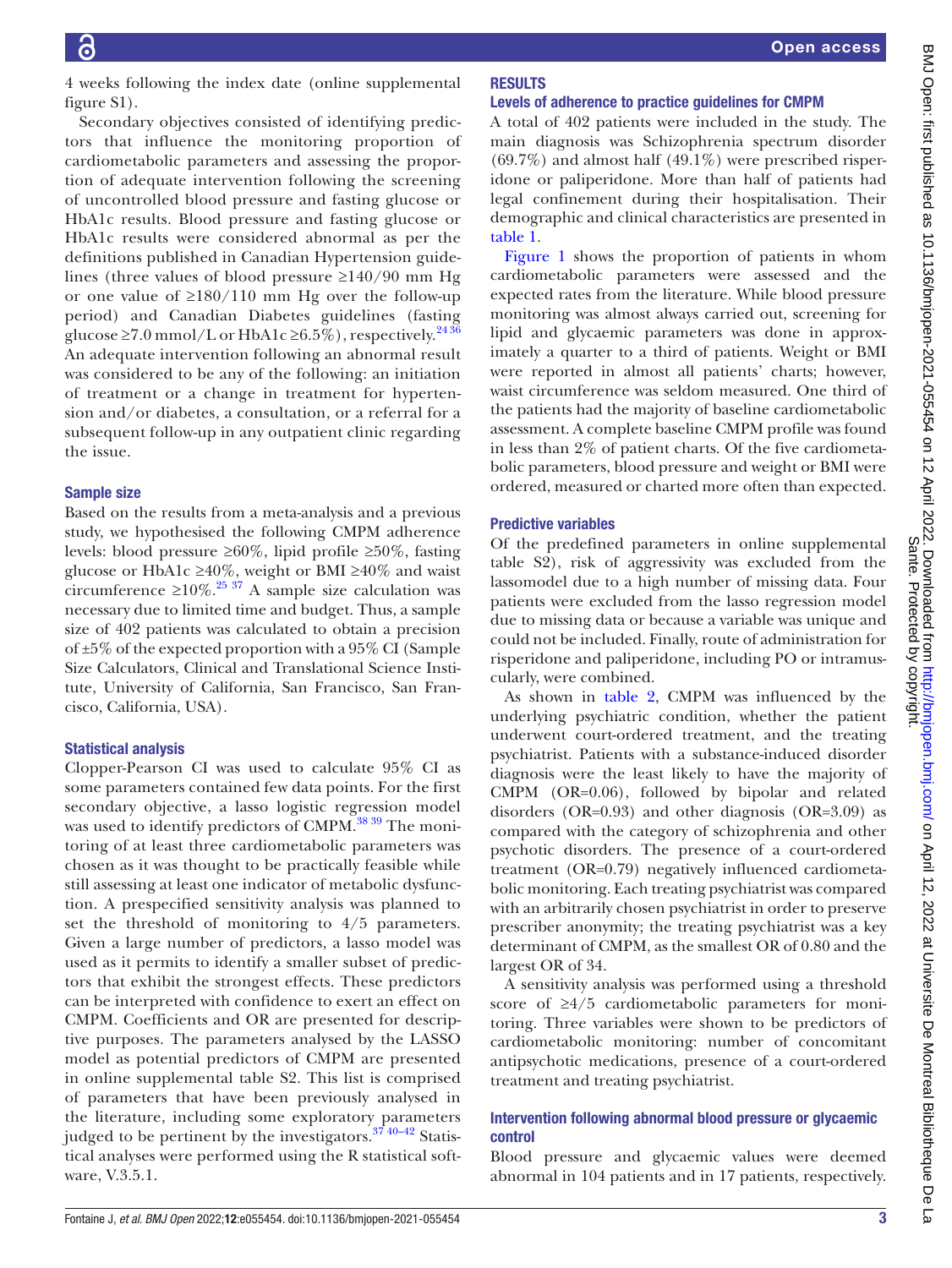<span id="page-3-0"></span>

| <b>Table 1</b><br>Study population                               |                             |  |  |
|------------------------------------------------------------------|-----------------------------|--|--|
| Variable                                                         | N $(\%)$ or mean $(\pm SD)$ |  |  |
| Age                                                              | 45.4 $(\pm 18.5)$           |  |  |
| Male sex                                                         | 225 (56%)                   |  |  |
| Diagnosis                                                        |                             |  |  |
| Schizophrenia spectrum and<br>other psychotic disorders          | 280 (69.7%)                 |  |  |
| <b>Bipolar and related disorders</b>                             | 107 (26.6%)                 |  |  |
| Substance induced                                                | 11 (2.7%)                   |  |  |
| Other diagnosis*                                                 | 4 (1.0%)                    |  |  |
| Study SGA+                                                       |                             |  |  |
| Clozapine                                                        | 24 (6.0%)                   |  |  |
| Olanzapine                                                       | 99 (24.6%)                  |  |  |
| Risperidone/paliperidone (PO/IM)                                 | 198 (49.3%)                 |  |  |
| Quetiapine                                                       | 81 (20.1%)                  |  |  |
| No of patients with at least two<br>antipsychotics‡              | 181 (45.0%)                 |  |  |
| No of concomitant chronic<br>cardiometabolic medication§         | 2.68 (±1.56)                |  |  |
| Presence of psychiatry resident                                  | 349 (86.8%)                 |  |  |
| Psychiatric closed unit stay                                     | 305 (76.1%)                 |  |  |
| Doctor ordered urgent confinement, 254 (63.2%)<br>up to 72 hours |                             |  |  |
| Hospital confinement                                             | 234 (58.2%)                 |  |  |
| Court-ordered treatment                                          | 56 (13.9%)                  |  |  |
| Aggressivity¶                                                    |                             |  |  |
| None                                                             | 3(0.7%)                     |  |  |
| Low                                                              | 187 (46.5%)                 |  |  |
| Medium                                                           | 132 (32.8%)                 |  |  |
| High                                                             | 52 (12.9%)                  |  |  |
| Missing data                                                     | 28 (7.0%)                   |  |  |
| Duration of hospital stay in days                                | 56.7 (±176.1)               |  |  |
| Hospital-affiliated outpatient clinic<br>referral at discharge   |                             |  |  |
| No                                                               | 241 (60.0%)                 |  |  |
| Yes                                                              | 158 (39.3%)                 |  |  |
| Missing data                                                     | 3(0.7%)                     |  |  |

\*Other diagnosis includes schizotypal (personality) disorder, psychotic disorders or bipolar and related disorders due to another medical condition (see [online supplemental table S1](https://dx.doi.org/10.1136/bmjopen-2021-055454)). Data for the full classification of the psychiatric diagnoses used in this study. †When no medication route is specified, it is by mouth.

‡Any antipsychotics (AHFS 28:16.08) at study inclusion, includes cross-tapering regimen.

§Number of cardiometabolic medications used prior to hospitalisation (antiplatelet therapy or medication approved in Canada for the treatment of arterial hypertension, dyslipidaemia, diabetes or obesity) except if explicitly used for another indication. ¶Risk of aggressivity or violence was determined by the treating psychiatrist at admission.

AHFS, American Hospital Formulary Service; IM, intramuscularly; PO, by mouth; SGA, second-generation antipsychotic.

 $\overline{a}$ 

Of the 104 patients with uncontrolled blood pressure, 42.3% (95% CI 32.7% to 52.4%) received a subsequent intervention. Similarly, 41.2% (95% CI 18.4% to 67.1%) of the 17 patients with uncontrolled glycaemic indices received a subsequent intervention.

# **DISCUSSION**

While the non-adherence to guidelines was already suspected by clinicians, this is the first study, to our knowledge, to rigorously assess adherence to practice guidelines of cardiometabolic monitoring in inpatients receiving an SGA in a Canadian tertiary hospital setting. We have found that (1) while some parameters were almost always monitored (eg, blood pressure and weight or BMI), others were less often assessed (eg, lipid profile, fasting glucose or HbA1c, and waist circumference); (2) in the context of a global baseline cardiometabolic assessment, approximately one-third of patients had at least three cardiometabolic parameters measured, and less than 2% received a complete baseline cardiometabolic assessment and (3) the quality of cardiometabolic screening was strongly influenced by the treating psychiatrist, the presence of a court-ordered treatment and the psychiatric diagnosis.

The high proportion of blood pressure and weight or BMI measurement was expected, as it is routine nursing practice in the psychiatry unit of the Jewish General Hospital to obtain these values without requiring a psychiatrist's intervention. It was also expected that the proportion of patients receiving a complete monitoring would be very low, as it has been reported that a cultural barrier limits the frequency at which waist circumference measurement is performed.<sup>37</sup> However, abdominal obesity, which can be measured by waist circumference, is a better predictor of cardiovascular risk than BMI.<sup>[43](#page-7-5)</sup> Therefore, waist circumference measurement should be reinforced in addition to weight measurement. Moreover, it is concerning that lipid profile and fasting glucose or HbA1c, major predictors of cardiovascular events, were not monitored more consistently.<sup>[44](#page-7-6)</sup>

The hospital setting is an important environment to obtain baseline CMPM, as psychiatric patients are often subject to lost to follow-up in an outpatient setting. $45$  It has been demonstrated that this population receives suboptimal medical screening for other diseases as well.<sup>[46](#page-7-8)</sup> The inpatient setting should be considered an opportune timeframe for appropriate CMPM, however, this study highlights that the majority of patients do not get full CMPM.

#### Predictors and their impact

A court-order treatment and the treating psychiatrist were deemed predictors by the LASSO model for both the primary analysis and the sensitivity analysis.

A court-order treatment was negatively associated to CMPM, suggesting an inverse correlation between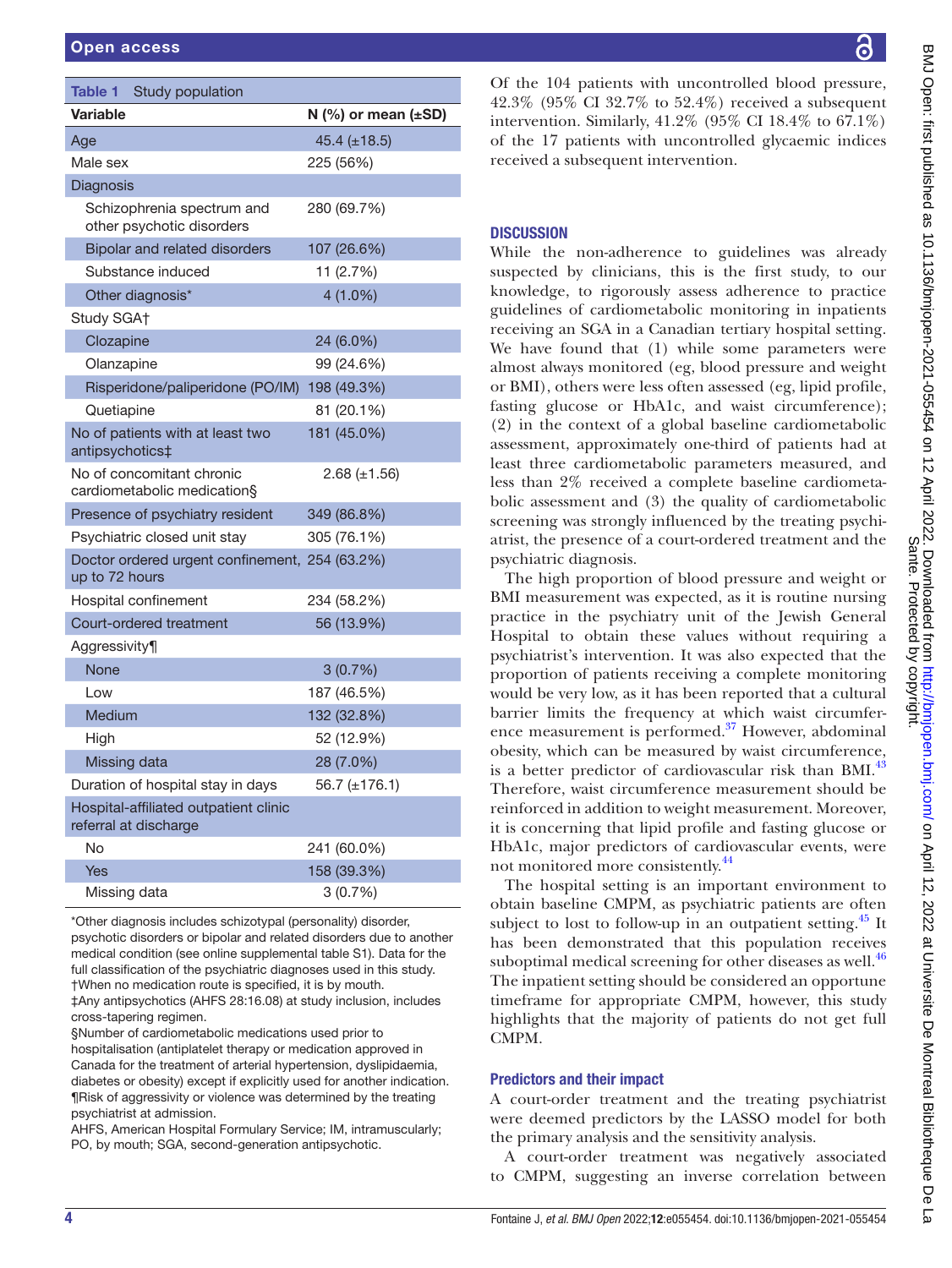

Figure 1 Proportion of cardiometabolic parameter monitoring. n=402. Appropriate monitoring=3/5 parameters monitored. The dark grey bar represents expected monitoring proportion compared with the proportion observed in light grey. BMI, body mass index; HbA1c, glycated haemoglobin.

a difficult patient-treating team collaboration and an adequate CMPM.

This predictor was evaluated as a surrogate marker for disease severity and patient collaboration. Appropriate biopsychosocial treatment could help to minimise the impact of the severity of the illness, and decrease hostility while increasing collaboration. Baseline CMPM can be obtained later in the admission when patient-treating team collaboration is more optimal.

The treating psychiatrist was a predictor of adequate CMPM, with a wide range of OR between psychiatrists, <span id="page-4-0"></span>indicating that different practices could greatly influence the level of monitoring. It also suggests that the published recommendations can be adhered to in practice.

A few variables put in the model were not statistically significant, including some that were more surprising to us. The prevalent use of cardiometabolic medication, which would indicate a more physically impaired population, did not play a role in the assessment. Moreover, the use of SGA with the highest risk of AE (clozapine and olanzapine), as well as polypharmacy, noted in almost half of the patients, were not associated to higher monitoring.

<span id="page-4-1"></span>

| Table 2 Predictors of 3/5 cardiometabolic parameters monitored <sup>*</sup> , obtained from lasso regression model |                    |           |                            |
|--------------------------------------------------------------------------------------------------------------------|--------------------|-----------|----------------------------|
| <b>Parameter</b>                                                                                                   | <b>Coefficient</b> | <b>OR</b> | 95% CI <sup>+</sup>        |
| Court-ordered treatment (ref=No)                                                                                   | $-0.24$            | 0.79      | $(0.35 \text{ to } 1.79)$  |
| Diagnosis (ref=Schizophrenia spectrum and other psychotic disorders)                                               |                    |           |                            |
| Bipolar and related disorders                                                                                      | $-0.07$            | 0.93      | $(0.52 \text{ to } 1.62)$  |
| Substance induced                                                                                                  | $-2.78$            | 0.06      | $(0.00002$ to $0.44)$      |
| Other <sub>‡</sub>                                                                                                 | 1.13               | 3.09      | (0.27 to 129 545.5)        |
| Treating psychiatrist (ref=C)                                                                                      |                    |           |                            |
| A                                                                                                                  | $-0.23$            | 0.80      | $(0.40 \text{ to } 1.54)$  |
| B                                                                                                                  | 3.53               | 34.0      | $(16.2 \text{ to } 140.7)$ |
| D                                                                                                                  | 0.51               | 1.67      | $(0.85 \text{ to } 3.35)$  |
| E                                                                                                                  | $-0.10$            | 0.90      | $(0.35 \text{ to } 1.99)$  |

\*All predictors of CMPM were compared with the mode, which served as the reference for each category.

†95% CIs were calculated using bootstrap method for informational purposes. The 95% CI serves as a measure of the range and instability of the OR.

‡Refer to [online supplemental table S1](https://dx.doi.org/10.1136/bmjopen-2021-055454). Data for details on the classification of 'other' psychiatric diagnoses.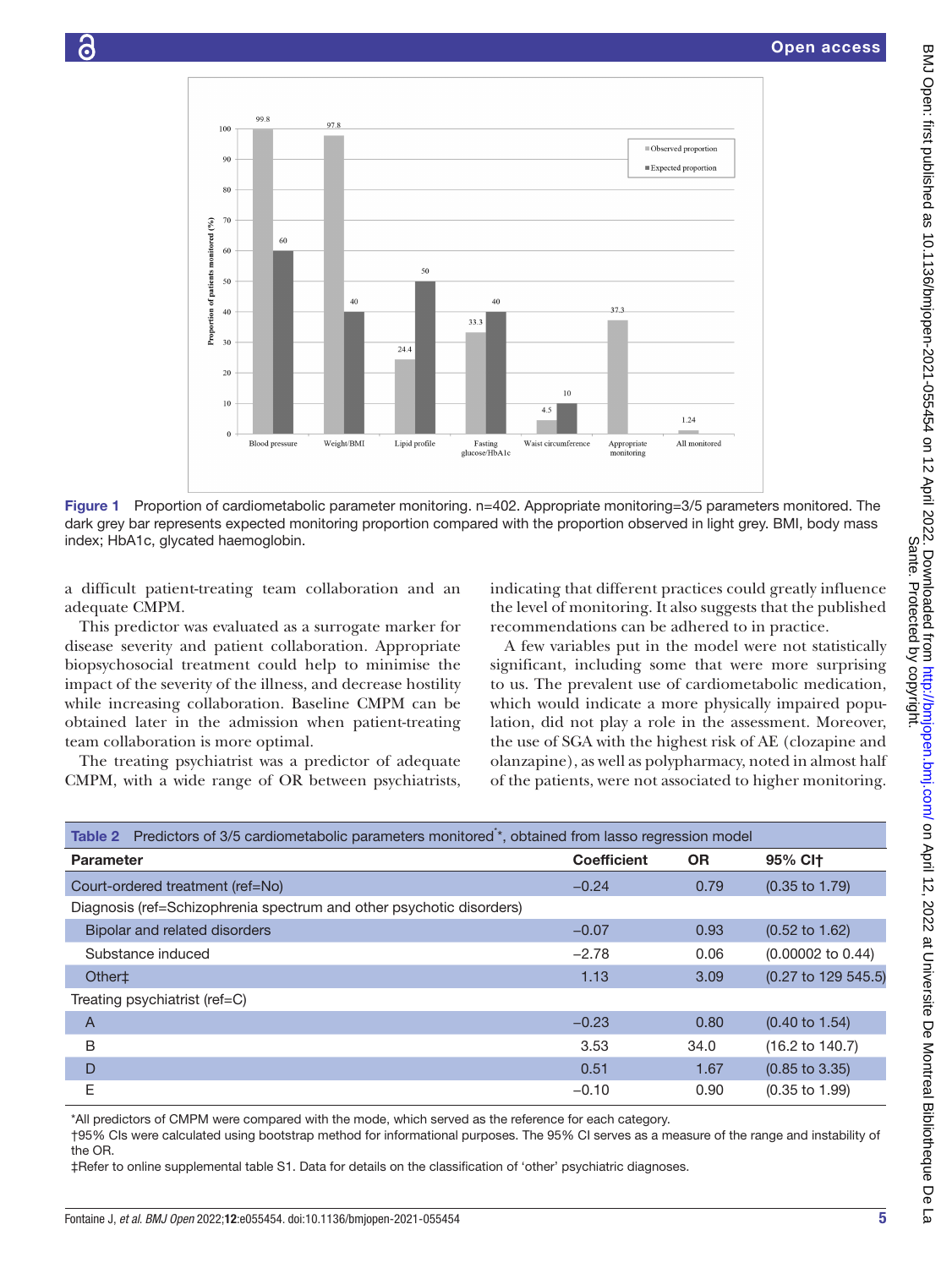Patient care is a shared responsibility that often involves the expertise of a highly trained multidisciplinary team. While baseline assessment generally falls under the responsibility of the treating psychiatrist who initiates SGA treatment, the lack of resources and time may be a limiting factor. The involvement of medical hospitalists or general practitioners in this type of monitoring has shown promise in improving CMPM.<sup>47</sup> In-hospital multidisciplinary collaboration, has become common practice and has been associated with positive patient outcomes.<sup>[48](#page-7-10)</sup> In particular, the presence of a nurse practitioner in an acute psychiatric unit has been shown to significantly increase the number of patients with cardiometabolic screening.<sup>[49](#page-7-11)</sup>

Furthermore, it has been demonstrated that pharmacists favour adherence to prescribing guidelines or CMPM in both hospital and outpatient settings. $50-53$ One study shows that pharmacists play a key role in the multidisciplinary team in an outpatient metabolic risk screening programme, specifically in patients to whom antipsychotics are prescribed. $54$  Currently, pharmacists are permitted to prescribe laboratory testing in the context of pharmacotherapy surveillance in some jurisdictions.<sup>55</sup> Prescribing lipid levels and fasting glucose and/or HbA1c may significantly help improve adherence rates to guidelines.<sup>56</sup>

Considering the potential impact pharmacists and nurses can have on CMPM, the implementation of an internal procedure consisting of sharing and/or delegating the monitoring of SGA cardiometabolic parameters to the multidisciplinary team could be a solution to this lingering issue and could increase the quality of patient care.

Moreover, less than half of patients with abnormal blood pressure or glycaemic values had a subsequent intervention done. This highlights the importance of the multidisciplinary approach for patient treatment, in addition to baseline monitoring.

#### Strengths and limitations

The population chosen was clinically oriented, leading to relevant results. Indeed, a more strenuous follow-up in this population would be expected considering that these patients have an elevated inherent cardiometabolic risk due to their underlying disease state in addition to their treatment with higher risk antipsychotics.<sup>7-13 26 27</sup> Rigorous data done over a prolonged period of almost 4 years reflects the real-world clinical practice.

The lasso statistical model is useful to identify predictors among a large array of variables, but it cannot determine whether some variables are stronger predictors for CMPM than others, nor does it allow to infer causality.

Furthermore, some patients leaving the psychiatry unit without medical consent may have prevented the planning of appropriate follow-ups and posed an obstacle to baseline CMPM. These patients could have been excluded from this study to limit confusion bias. Moreover, the study design could not take into account the

 $\overline{a}$ 

psychiatrist's clinical judgement in cases where it was justified not to treat an abnormal value on the basis of specific patient characteristics or clinical context. Therefore, the study may overestimate the lack of intervention following abnormal values, which was noted to be less than 50% of the time. In addition, interventions were not evaluated for lipid profile as multiple clinical approaches could be justified for this heterogeneous patient population.

# Future directions

The care of patients with serious mental disorder is complex, especially in the treatment integration of multiple comorbidities. Future research addressing the advantages of a multidisciplinary approach to the cardiometabolic follow-up is warranted, with the exploration of automated monitoring. A consideration of an 'opt-out' admission prescription for cardiometabolic monitoring rather than an 'opt-in' might increase the compliance to guidelines, with the caveat of possible overprescription of those tests. Furthermore, there should be an assessment of the clinical outcomes of patients having regular monitoring and the treatment of SGA-induced cardiometabolic disorders.

### **CONCLUSIONS**

This study highlights that despite access to patients in a controlled environment amenable to cardiometabolic screening, global baseline assessment of key cardiometabolic parameters remains a clinical challenge. This is a shared responsibility between the inpatient and outpatient setting, which might benefit from multidisciplinary approaches involving the collaboration of general practitioners, nurses, pharmacists and other healthcare professionals, as well as automation and baseline admission protocols.

#### Author affiliations

<sup>1</sup>Department of Pharmacy, Jewish General Hospital, Montreal, Quebec, Canada <sup>2</sup>Faculté de Pharmacie, Université de Montréal, Montreal, Québec, Canada 3 Department of Pharmacy, Verdun Hospital, Jewish General Hospital, Montreal, Quebec, Canada

4 Department of Pharmacy, McGill University Health Centre, Jewish General Hospital, Montreal, Quebec, Canada

5 Psychiatry, Jewish General Hospital, Montreal, Quebec, Canada

<sup>6</sup>Psychiatry, McGill University Faculty of Medicine, Montreal, Quebec, Canada <sup>7</sup> Lady Davis Institute for Medical Research, Montreal, Quebec, Canada <sup>8</sup>Pharmacy & Research Institute, Montreal Heart Institute, Montreal, Quebec, Canada

Twitter Marie Lordkipanidze [@Mtl\\_PlateletLab](https://twitter.com/Mtl_PlateletLab)

Acknowledgements We are grateful to Steve Ferreira Guerra for his support with statistical analyses, and to Sylvia Duong and Julie Roy for their involvement in the design of the study.

Contributors All authors had contributed to the conception of the study, analysis and interpretation of data for the work. JF, EC, J-FP and AR did the acquisition of the data and first draft of the manuscript. DW, CR, SR, ML and VD-B revised it critically. All authors approved the final version of the work and are in agreement to be accountable for all aspects of the work. VD-B accepts full responsibility for the work and/or the conduct of the study, had access to the data, and controlled the decision to publish

Funding The Faculté de Pharmacie de l'Université de Montréal and the Jewish General Hospital funded this study. ML was supported by the FRQS Junior 1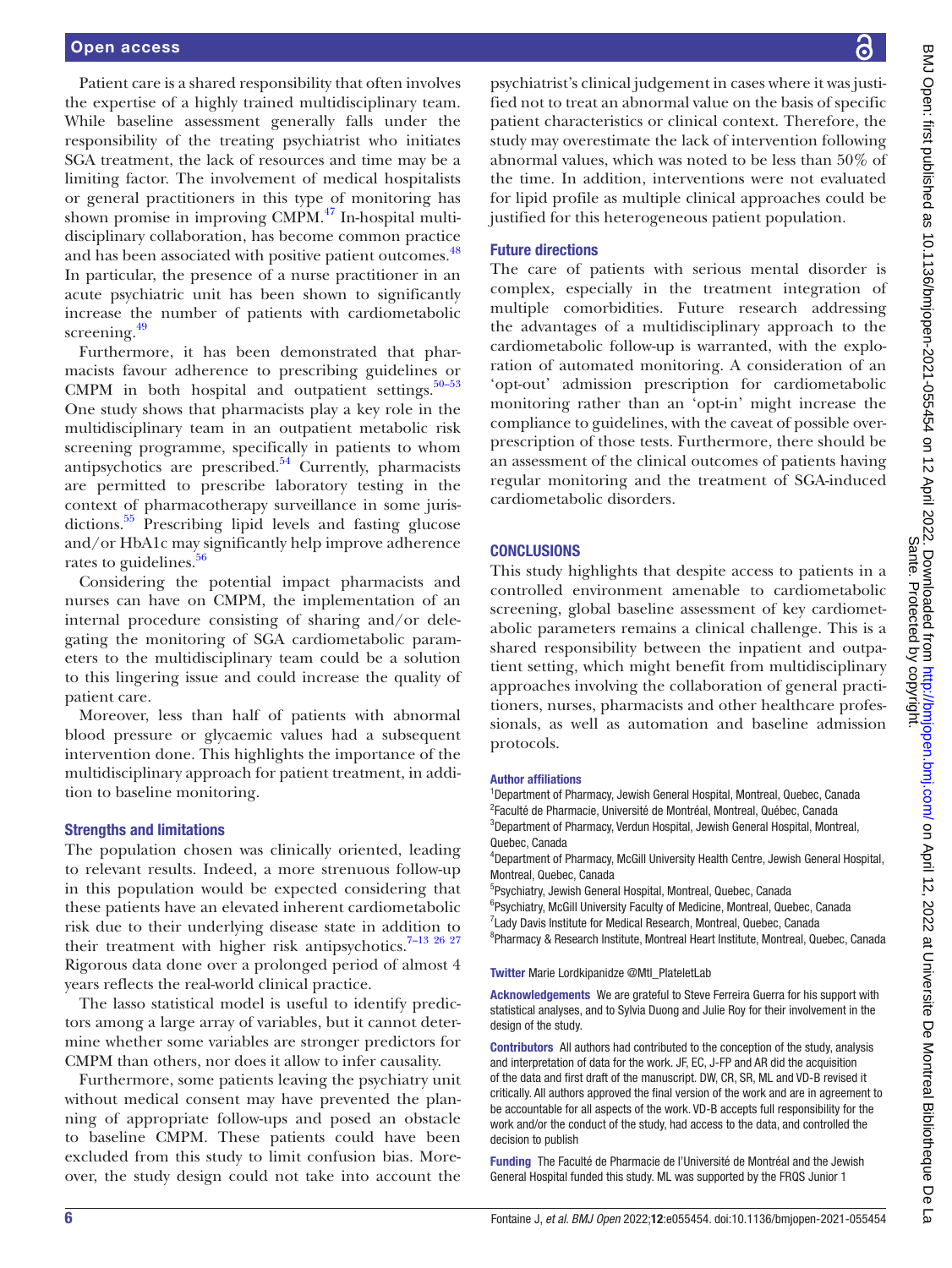# Open access

Research Scholarship and is a Canada Research Chair in Platelets as biomarkers and vectors; and is supported by research grants from the Canadian Institutes for Health Research, the Canada Foundation for Innovation, Diabetes Quebec, Heart and Stroke Foundation of Canada and by the Fondation de l'Institut de Cardiologie de Montréal. Soham Rej received salary support from the FRQS Clinician-Scientist Junior 1 award.

Disclaimer They had no role in the study design, collection, analysis or interpretation of the data, in the writing of the report nor in the submission of the paper for publication. Other authors report other source of funding, independent of the work presented in this paper.

Competing interests ML has received speaker fees from Bayer; has participated in industry-funded trials from Idorsia and Phase3Bio; has served on advisory boards for Servier and Orimed Pharma; and has received in-kind and financial support for investigator-initiated grants from Leo Pharma, Roche Diagnostics, Aggredyne and Fujimori Kogyo, for unrelated work. VD-B has received fees for consulting by HLS therapeutics and Otsuka for unrelated work, and speaker fees by HLS therapeutics, Ostuka and Jansen for unrelated work. SR has received an investigator-initiated research grant from Satellite Healthcare The remaining authors declare that there is no conflict of interest.

Patient consent for publication Not applicable.

Ethics approval This study was approved by the Research Ethics Committee at the Jewish General Hospital (CR17-061). To ensure confidentiality, data were denominalised and coded.

Provenance and peer review Not commissioned; externally peer reviewed.

Data availability statement No data are available.

Supplemental material This content has been supplied by the author(s). It has not been vetted by BMJ Publishing Group Limited (BMJ) and may not have been peer-reviewed. Any opinions or recommendations discussed are solely those of the author(s) and are not endorsed by BMJ. BMJ disclaims all liability and responsibility arising from any reliance placed on the content. Where the content includes any translated material, BMJ does not warrant the accuracy and reliability of the translations (including but not limited to local regulations, clinical guidelines, terminology, drug names and drug dosages), and is not responsible for any error and/or omissions arising from translation and adaptation or otherwise.

Open access This is an open access article distributed in accordance with the Creative Commons Attribution Non Commercial (CC BY-NC 4.0) license, which permits others to distribute, remix, adapt, build upon this work non-commercially, and license their derivative works on different terms, provided the original work is properly cited, appropriate credit is given, any changes made indicated, and the use is non-commercial. See: [http://creativecommons.org/licenses/by-nc/4.0/.](http://creativecommons.org/licenses/by-nc/4.0/)

#### ORCID iD

Vincent Dagenais-Beaulé <http://orcid.org/0000-0002-8526-857X>

#### **REFERENCES**

- <span id="page-6-0"></span>1 Remington G, Addington D, Honer W, *et al*. Guidelines for the pharmacotherapy of schizophrenia in adults. *[Can J Psychiatry](http://dx.doi.org/10.1177/0706743717720448)* 2017;62:604–16.
- 2 Yatham LN, Kennedy SH, Parikh SV, *et al*. Canadian network for mood and anxiety treatments (CANMAT) and International Society for bipolar disorders (ISBD) 2018 guidelines for the management of patients with bipolar disorder. *[Bipolar Disord](http://dx.doi.org/10.1111/bdi.12609)* 2018;20:97–170.
- <span id="page-6-1"></span>3 Hirsch L, Yang J, Bresee L, *et al*. Second-Generation antipsychotics and metabolic side effects: a systematic review of population-based studies. *[Drug Saf](http://dx.doi.org/10.1007/s40264-017-0543-0)* 2017;40:771–81.
- <span id="page-6-2"></span>4 Douglas IJ, Smeeth L. Exposure to antipsychotics and risk of stroke: self controlled case series study. *[BMJ](http://dx.doi.org/10.1136/bmj.a1227)* 2008;337:a1227.
- <span id="page-6-3"></span>5 Lin S-T, Chen C-C, Tsang H-Y, *et al*. Association between antipsychotic use and risk of acute myocardial infarction: a nationwide case-crossover study. *[Circulation](http://dx.doi.org/10.1161/CIRCULATIONAHA.114.008779)* 2014;130:235–43.
- 6 Pariente A, Fourrier-Réglat A, Ducruet T, *et al*. Antipsychotic use and myocardial infarction in older patients with treated dementia. *[Arch](http://dx.doi.org/10.1001/archinternmed.2012.28)  [Intern Med](http://dx.doi.org/10.1001/archinternmed.2012.28)* 2012;172:648–53. discussion 54-5.
- <span id="page-6-4"></span>7 Haupt DW, Newcomer JW. Hyperglycemia and antipsychotic medications. *[J Clin Psychiatry](http://www.ncbi.nlm.nih.gov/pubmed/11806485)* 2001;62 Suppl 27:15–26.
- 8 Saddichha S, Manjunatha N, Ameen S, *et al*. Diabetes and schizophrenia - effect of disease or drug? Results from a randomized, double-blind, controlled prospective study in firstepisode schizophrenia. *[Acta Psychiatr Scand](http://dx.doi.org/10.1111/j.1600-0447.2008.01158.x)* 2008;117:342–7.
- 9 Fleischhacker WW, Siu CO, Bodén R, *et al*. Metabolic risk factors in first-episode schizophrenia: baseline prevalence and course analysed from the European First-Episode schizophrenia trial. *[Int J](http://dx.doi.org/10.1017/S1461145712001241)  [Neuropsychopharmacol](http://dx.doi.org/10.1017/S1461145712001241)* 2013;16:987–95.
- 10 Fagiolini A, Frank E, Scott JA, *et al*. Metabolic syndrome in bipolar disorder: findings from the bipolar disorder center for Pennsylvanians. *[Bipolar Disord](http://dx.doi.org/10.1111/j.1399-5618.2005.00234.x)* 2005;7:424–30.
- 11 Taylor V, MacQueen G. Associations between bipolar disorder and metabolic syndrome: a review. *[J Clin Psychiatry](http://dx.doi.org/10.4088/JCP.v67n0704)* 2006;67:1034–41.
- 12 van Winkel R, De Hert M, Van Eyck D, *et al*. Prevalence of diabetes and the metabolic syndrome in a sample of patients with bipolar disorder. *[Bipolar Disord](http://dx.doi.org/10.1111/j.1399-5618.2007.00520.x)* 2008;10:342–8.
- 13 Vancampfort D, Mitchell AJ, De Hert M, *et al*. Prevalence and predictors of type 2 diabetes mellitus in people with bipolar disorder: a systematic review and meta-analysis. *[J Clin Psychiatry](http://dx.doi.org/10.4088/JCP.14r09635)* 2015;76:1490–9.
- <span id="page-6-5"></span>14 Correll CU, Solmi M, Veronese N, *et al*. Prevalence, incidence and mortality from cardiovascular disease in patients with pooled and specific severe mental illness: a large-scale meta-analysis of 3,211,768 patients and 113,383,368 controls. *[World Psychiatry](http://dx.doi.org/10.1002/wps.20420)* 2017;16:163–80.
- <span id="page-6-6"></span>15 Ribe AR, Laursen TM, Sandbaek A, *et al*. Long-Term mortality of persons with severe mental illness and diabetes: a population-based cohort study in Denmark. *[Psychol Med](http://dx.doi.org/10.1017/S0033291714000634)* 2014;44:3097–107.
- <span id="page-6-7"></span>16 Szmulewicz AG, Angriman F, Pedroso FE, *et al*. Long-Term antipsychotic use and major cardiovascular events: a retrospective cohort study. *[J Clin Psychiatry](http://dx.doi.org/10.4088/JCP.16m10976)* 2017;78:e905–12.
- 17 Rajkumar AP, Horsdal HT, Wimberley T, *et al*. Endogenous and Antipsychotic-Related risks for diabetes mellitus in young people with schizophrenia: a Danish population-based cohort study. *[Am J](http://dx.doi.org/10.1176/appi.ajp.2016.16040442)  [Psychiatry](http://dx.doi.org/10.1176/appi.ajp.2016.16040442)* 2017;174:686–94.
- 18 Guo JJ, Keck PE, Corey-Lisle PK, *et al*. Risk of diabetes mellitus associated with atypical antipsychotic use among patients with bipolar disorder: a retrospective, population-based, case-control study. *[J Clin Psychiatry](http://dx.doi.org/10.4088/jcp.v67n0707)* 2006;67:1055–61.
- <span id="page-6-8"></span>19 Taipale H, Tanskanen A, Mehtälä J, *et al*. 20-Year follow-up study of physical morbidity and mortality in relationship to antipsychotic treatment in a nationwide cohort of 62,250 patients with schizophrenia (FIN20). *[World Psychiatry](http://dx.doi.org/10.1002/wps.20699)* 2020;19:61–8.
- <span id="page-6-9"></span>20 Ijaz S, Bolea B, Davies S, *et al*. Antipsychotic polypharmacy and metabolic syndrome in schizophrenia: a review of systematic reviews. *[BMC Psychiatry](http://dx.doi.org/10.1186/s12888-018-1848-y)* 2018;18:275.
- <span id="page-6-10"></span>21 Fornaro M, De Berardis D, Koshy AS, *et al*. Prevalence and clinical features associated with bipolar disorder polypharmacy: a systematic review. *[Neuropsychiatr Dis Treat](http://dx.doi.org/10.2147/NDT.S100846)* 2016;12:719–35.
- <span id="page-6-11"></span>22 Gallego JA, Bonetti J, Zhang J, *et al*. Prevalence and correlates of antipsychotic polypharmacy: a systematic review and metaregression of global and regional trends from the 1970s to 2009. *[Schizophr Res](http://dx.doi.org/10.1016/j.schres.2012.03.018)* 2012;138:18–28.
- <span id="page-6-12"></span>23 American Diabetes Association, American Psychiatric Association, American Association of Clinical Endocrinologists, *et al*. Consensus development conference on antipsychotic drugs and obesity and diabetes. *[Diabetes Care](http://dx.doi.org/10.2337/diacare.27.2.596)* 2004;27:596–601.
- <span id="page-6-17"></span>24 Canadian Diabetes Association Clinical Practice Guidelines Expert Committee, Cheng AYY. Canadian diabetes association 2013 clinical practice guidelines for the prevention and management of diabetes in Canada. Introduction. *[Can J Diabetes](http://dx.doi.org/10.1016/j.jcjd.2013.01.009)* 2013;37 Suppl 1:S1–212.
- <span id="page-6-13"></span>25 Mitchell AJ, Delaffon V, Vancampfort D, *et al*. Guideline concordant monitoring of metabolic risk in people treated with antipsychotic medication: systematic review and meta-analysis of screening practices. *[Psychol Med](http://dx.doi.org/10.1017/S003329171100105X)* 2012;42:125–47.
- <span id="page-6-14"></span>26 Lieberman JA, Stroup TS, McEvoy JP, *et al*. Effectiveness of antipsychotic drugs in patients with chronic schizophrenia. *[N Engl J](http://dx.doi.org/10.1056/NEJMoa051688)  [Med](http://dx.doi.org/10.1056/NEJMoa051688)* 2005;353:1209–23.
- 27 Nasrallah HA, Newcomer JW. Atypical antipsychotics and metabolic dysregulation: evaluating the risk/benefit equation and improving the standard of care. *[J Clin Psychopharmacol](http://dx.doi.org/10.1097/01.jcp.0000142282.62336.e9)* 2004;24:S7–14.
- 28 Loebel A, Citrome L. Lurasidone: a novel antipsychotic agent for the treatment of schizophrenia and bipolar depression. *[BJPsych Bull](http://dx.doi.org/10.1192/pb.bp.114.048793)* 2015;39:237–41.
- 29 Solmi M, Murru A, Pacchiarotti I, *et al*. Safety, tolerability, and risks associated with first- and second-generation antipsychotics: a stateof-the-art clinical review. *[Ther Clin Risk Manag](http://dx.doi.org/10.2147/TCRM.S117321)* 2017;13:757–77.
- 30 Dagenais-Beaulé V, Rafizadeh R, Zhou T. Antipsychotics. In: Procyshyn R, Jeffries JJ, eds. *Clinical Handbook of psychotropic drugs*. 24th ed. Boston: Hogrefe, 2021.
- <span id="page-6-15"></span>31 De Berardis D, Rapini G, Olivieri L, *et al*. Safety of antipsychotics for the treatment of schizophrenia: a focus on the adverse effects of clozapine. *[Ther Adv Drug Saf](http://dx.doi.org/10.1177/2042098618756261)* 2018;9:237–56.
- <span id="page-6-16"></span>32 Pillinger T, McCutcheon RA, Vano L, *et al*. Comparative effects of 18 antipsychotics on metabolic function in patients with schizophrenia,

PФ 5